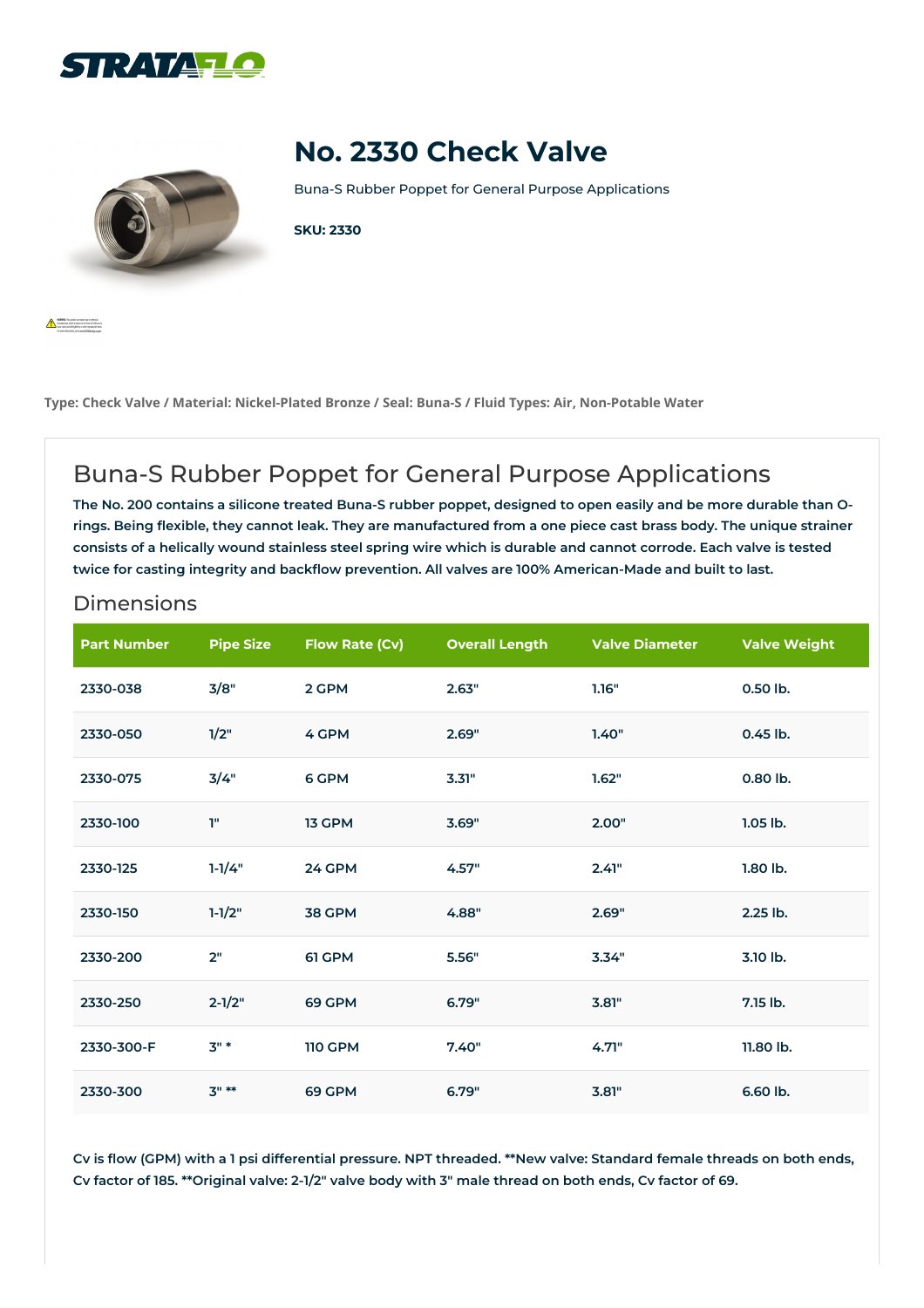## Materials & Operational Specifications

| <b>Part Name</b>              | <b>Specs</b>               |
|-------------------------------|----------------------------|
| <b>Body</b>                   | Cast Bronze C84400         |
| <b>Nickel-Plating</b>         | <b>AMS 26074B</b>          |
| <b>Stem</b>                   | <b>303 Stainless Steel</b> |
| Poppet                        | <b>Buna-S Rubber</b>       |
| Spring                        | <b>302 Stainless Steel</b> |
| <b>Cup Washer</b>             | <b>304 Stainless Steel</b> |
| Locknut                       | 18/8 Stainless Steel       |
| <b>Country of Origin</b>      | Made in the USA            |
| Max. Temperature              | 225°F                      |
| <b>Working Pressure</b>       | 400 psi                    |
| <b>Cracking Pressure</b>      | $1-2$ lbs.                 |
| <b>Opt. Cracking Pressure</b> | 1/2, 5, or 10 lbs.         |
| pH Factor                     | 4.6                        |

WARNING: This product can expose you to chemicals including lead, which is known to the State of California to **cause cancer and birth defects or other reproductive harm. For more information, go to www.P65Warnings.ca.gov**

```
You may also like…
```